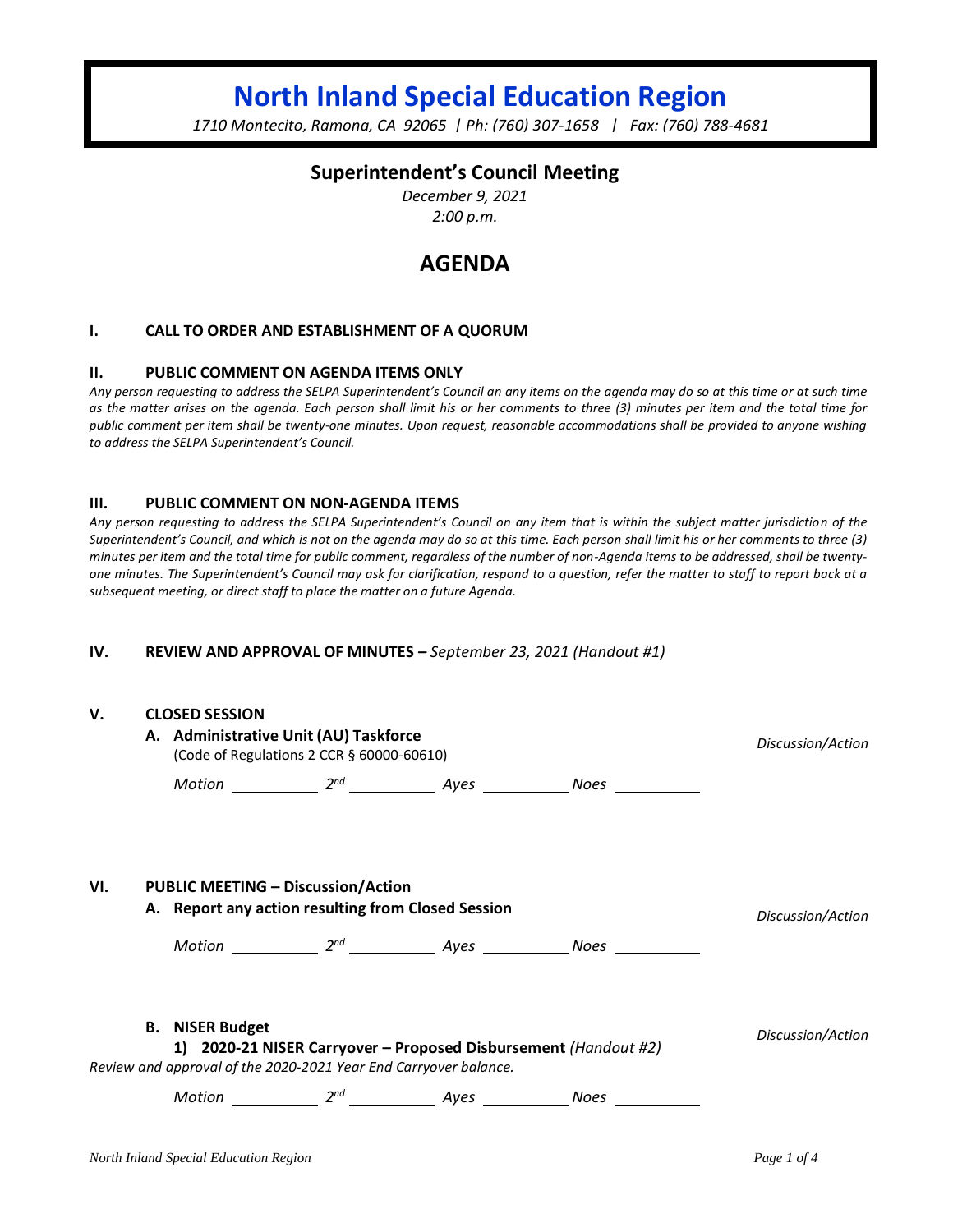| Review and approval of the updated 2021-22 NISER Funding Allocation - Projected P2. Updates<br>included ADA and Grant allocations.                                                                                   | Discussion/Action                                     |  |  |  |
|----------------------------------------------------------------------------------------------------------------------------------------------------------------------------------------------------------------------|-------------------------------------------------------|--|--|--|
|                                                                                                                                                                                                                      |                                                       |  |  |  |
|                                                                                                                                                                                                                      |                                                       |  |  |  |
|                                                                                                                                                                                                                      | 3) 2022-23 NISER Preliminary Budget (Handout #4)      |  |  |  |
| Review and approval of the SELPAs 2022-23 Preliminary Budget.                                                                                                                                                        | Discussion/Action                                     |  |  |  |
|                                                                                                                                                                                                                      |                                                       |  |  |  |
|                                                                                                                                                                                                                      |                                                       |  |  |  |
|                                                                                                                                                                                                                      |                                                       |  |  |  |
| This item is being brought back to the Council for additional discussion because of the impact this<br>would have on Escondido Union if their funds are increased, due to CEIS and Sig Dis from that fiscal<br>year. | Discussion/Action                                     |  |  |  |
|                                                                                                                                                                                                                      | Motion 2 <sup>nd</sup> 2 <sup>nd</sup> Ayes 2008 Noes |  |  |  |
|                                                                                                                                                                                                                      |                                                       |  |  |  |

#### **VII. DISCUSSION**

### **A. Dispute Prevention and Dispute Resolution (DPDR) and Learning Recovery Services (LRS) Tracking Forms and Process** *(Handout #6)*

*Discuss the tracking of plan implementation and expenditure reporting associated with the DPRD and LRS funds. Discuss the usage of the funds as they are related to special education services.*

#### **B. Local Plan (Due June 2022 and June 2023)** *(Handout #7)*

*Discuss the components and work that needs to be submitted to CDE by June 2022 as well as the requirements for Section C that is due in June 2023, as it relates to the LCAPs of our LEAs.*

#### **C. CALPADS/Compliance** *(Handout #8)*

*Share information regarding CALPADS and Compliance Monitoring. Annual Determination letters are anticipated in January and there will be changes to the Special Education Plans (SEP) due to changes/lack of data due to COVID.*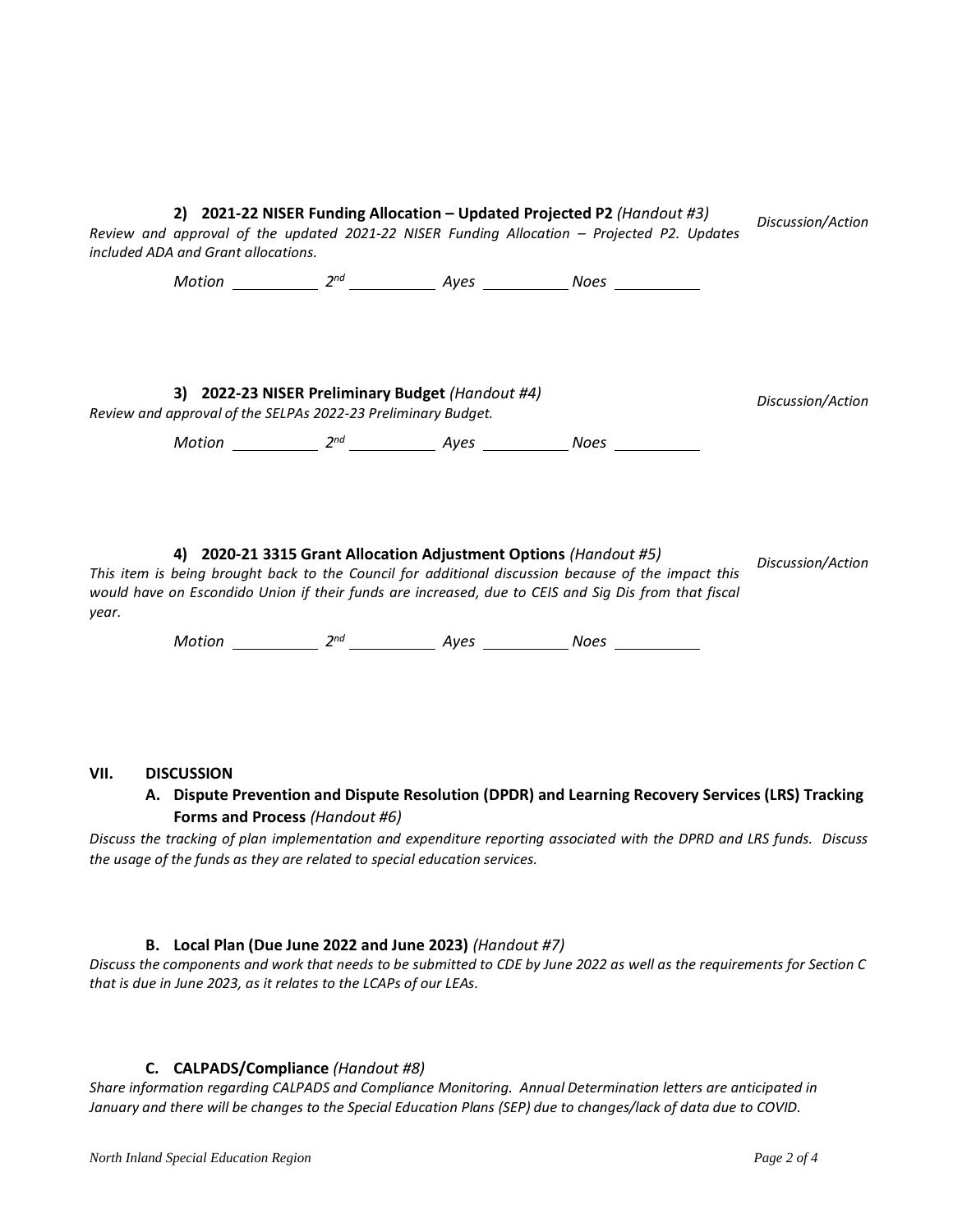### **D. Community Advisory Committee (CAC)**

*Update on CAC meetings and planning.*

1) Awards Presentation – *December 6, 2021 (4-6:00 p.m.)*

2) Brown Act New Procedures (new Government Code section 54953 – effective until Jan. 1, 2024) *– suggest adding Action Item prior to OPS meetings*

3) 2021-2023 CAC Membership Nominations *(Handout #9)*

#### **E. NPS Billing for Independent Study** *(Handout #10)*

*Discussion regarding response to the Nonpublic Schools on billing for Independent Study. Sample Letter included in packet.*

#### **F. IntraSELPA Transfer Process** *(Handout #11)*

*Review of the current IntraSELPA Transfer Process and Forms.*

#### **VIII. INFORMATION**

**A. County Office Report** – *Gloria Ciriza, Assistant Superintendent*

#### **B. Special Education Governance and Accountability (SEGA) study** *(Handout #12)*

#### **C. North Inland SELPA Report** – *Jaime Tate-Symons, Executive Director*

- 1) Alternative Dispute Data (ADR) Collection Project
- 2) Procedural Safeguards [\(https://www.cde.ca.gov/sp/se/qa/pseng.asp\)](https://www.cde.ca.gov/sp/se/qa/pseng.asp)
- 3) Transition Alternative Pathways *(Handout #13)*
- 4) State SELPA Communication *(Handout #14)* (Facebook: [https://www.facebook.com/SELPAStrong\)](https://nam04.safelinks.protection.outlook.com/?url=https%3A%2F%2Fwww.facebook.com%2FSELPAStrong&data=04%7C01%7Cjtate%40sdcoe.net%7C2638ec1ec274450426e208d9627f4e93%7Cfd6cc79e7b6944d0b8cdaf4a102bd0d6%7C1%7C1%7C637649121207513018%7CUnknown%7CTWFpbGZsb3d8eyJWIjoiMC4wLjAwMDAiLCJQIjoiV2luMzIiLCJBTiI6Ik1haWwiLCJXVCI6Mn0%3D%7C0&sdata=mqeTaKXuUt3LuUvATMRingZKvrWyMcand%2FMXwH%2FHqkE%3D&reserved=0)
- 5) Legislative Update *(Handout #15)*
- 6) State SELPA Finance Information
	- a) Finance Report *(Handout #16)*
	- b) LAO 2022-23 California's Fiscal Outlook *(Handout #17)*
	- c) ACSA Article: Transformational Funding for Transformational Action Dispute Resolution and Learning Recovery in Special Education <https://leadership.acsa.org/transformational-funding-for-transformational-action>
- 7) NISER Support Opportunities
	- a) Office Hours Monday's  $@$  3 p.m.
	- b) Breakfast Bunch Starting Jan. 2022
- 8) February SANDCASE "Transgender Student Records" *(Handout #18)*
- 9) NISER Professional Development *(Handout #19)*
- 10) OPS Agenda *– November 19, 2021 (Handout #20)*
- 11) CBO Agenda *– December 7, 2021 (Handout #21)*
- 12) CAC Agenda *December 6, 2021 (Handout #22)*